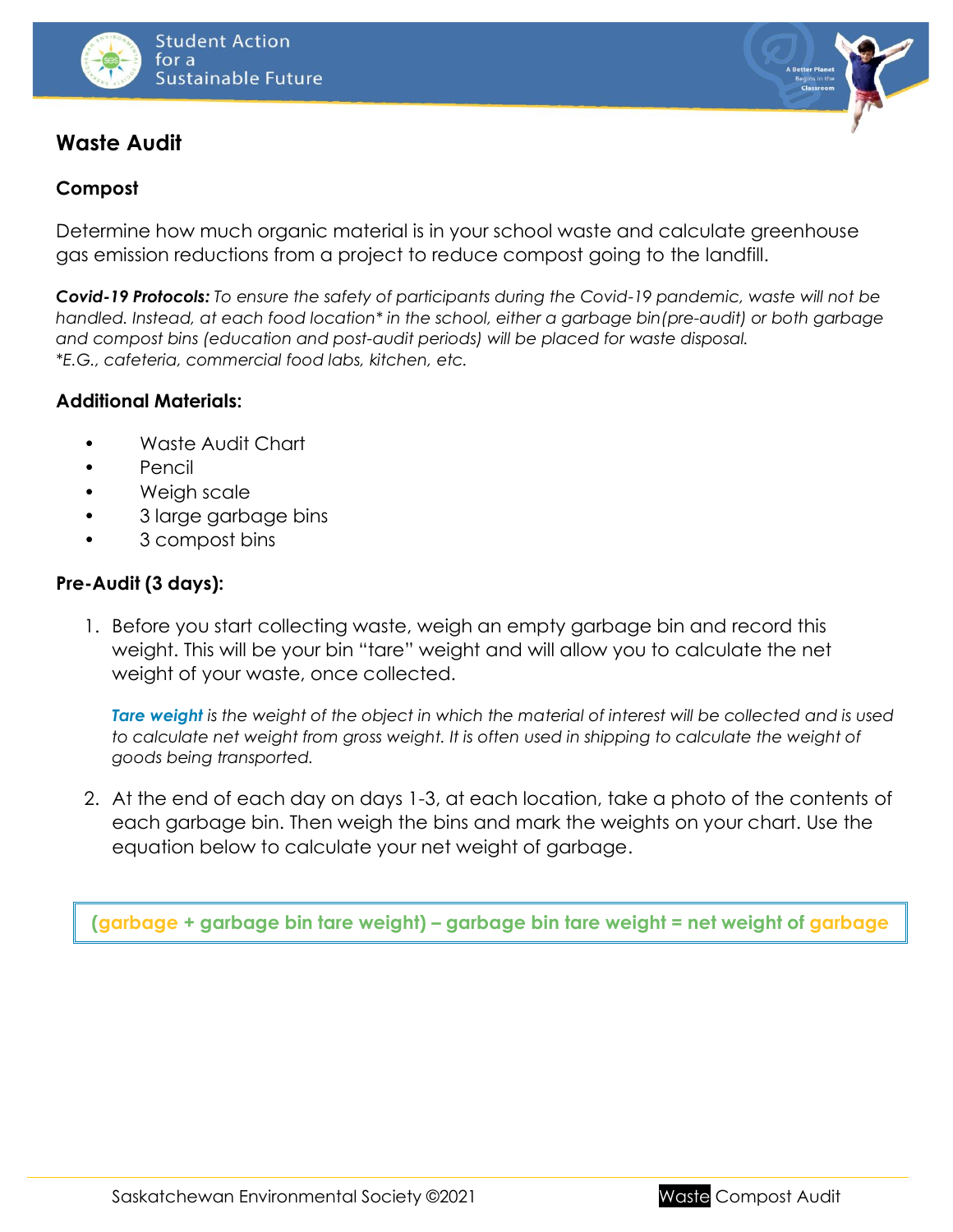



#### **Consider the contents of the garbage bin.**

- Compostable items include fruits and vegetables, grains like bread and noodles, tea bags and coffee grounds and filters, food-soiled paper towel and damp paper, pencil shavings.
	- o Does your school have a school or community garden with an outdoor composter? If so, could your food waste be placed there? Could you keep a vermi-composter (worms) in your classroom?
	- o Liquids: The mess these make often turns paper and other recyclable materials into garbage. How can leftover liquids be kept separate?
	- o Could paper towel be collected in compost bins in each classroom?
- Reusable items include pencils, containers or jars that could be washed and reused.
	- o Edible food: **Before** it went into the garbage, what could be done with this food? Does your school allow food sharing? Could there be a tray with "Food for Sharing" on it? Or choose the amount and types of food you bring to school and take your leftover edible food home.
	- o Useable items/lost and found: What can be done with items that are still useful like pencils, clothing, etc.?
- Recyclable items include some plastics, metals, glass, and dry paper and cardboard.
	- o Do you see any return-for-refund recyclables in the garbage? Based on what you can see, estimate how many of these return-for-refund items are thrown in the garbage daily. Calculate the potential refunds from these items for one day. Calculate the refund for a year.
	- o Plastic: If rinsed and free of food, where can it be recycled in your school? How could single use plastics be reduced? What are alternatives to these items?
	- o Metal: If rinsed and free of food, can it be recycled in your school? How could this item be reduced? What are alternatives to these items?
	- o Glass: If rinsed and free of food, can it be recycled in your school?
	- o Paper and cardboard: Is any of the paper reusable as scrap? Where is paper and cardboard recycled in your school?
- Garbage items include meats and cheeses that cannot be composted; wrappers from snacks that are a combination of foil and plastic; and items like tissues.
	- o Remaining garbage: This is the actual garbage that is left once all recoverable items have been removed. How will you make sure this amount of actual garbage stays small?

**Note: use the** *[Waste Wizard](https://www.saskatoon.ca/services-residents/waste-recycling/waste-wizard)* **on the City of Saskatoon website for instruction on how to dispose of any waste items.**

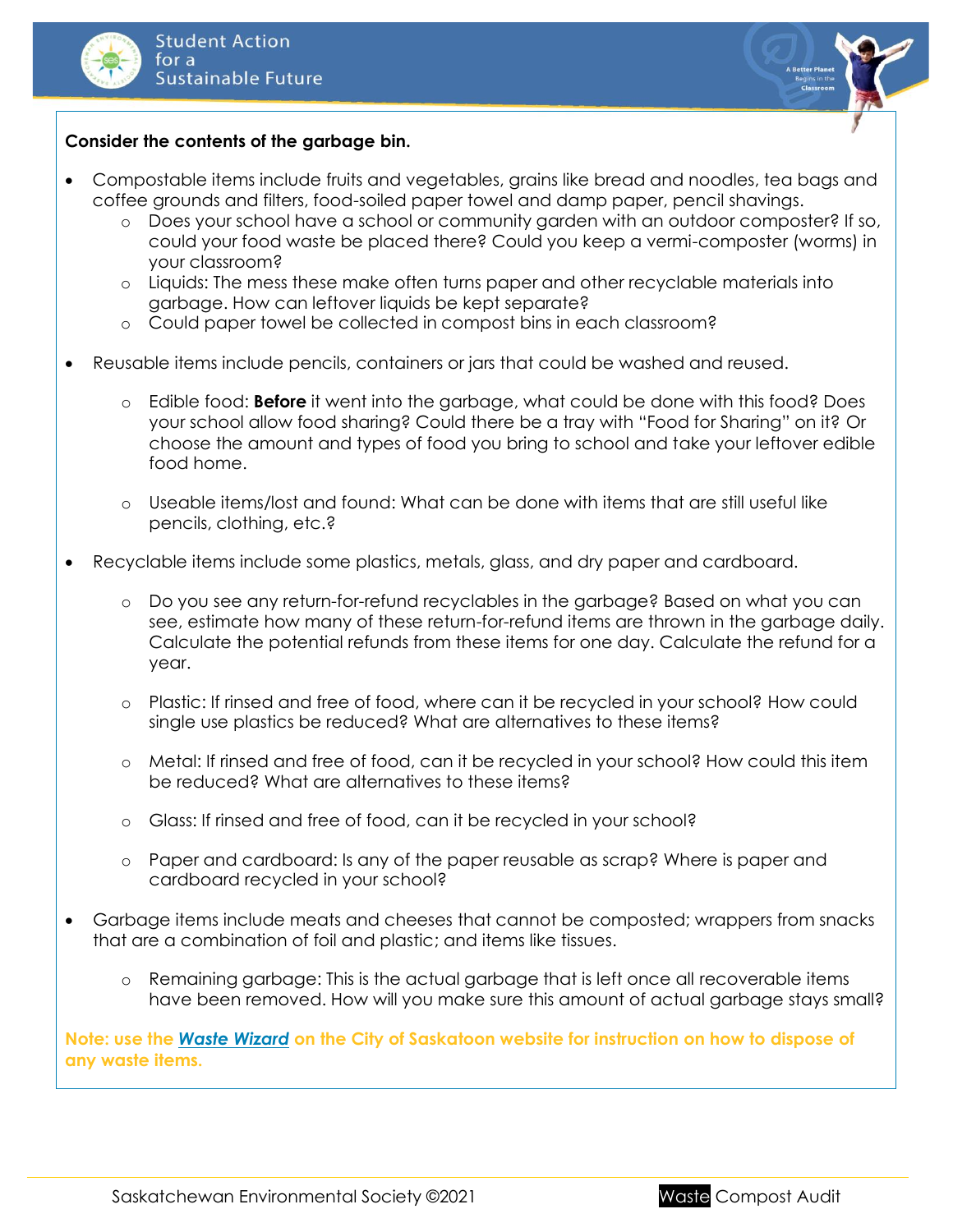



#### **Compost collection and education**

- 1. Place compost bins at each food location. Bins should be easily accessible, clearly marked, etc.
- 2. How will you communicate what should go into the compost bin? Consider what information people need to correctly place organic material into the compost bin in each location.
- 3. How will you monitor that the correct material is going into the compost bins?

#### **Mid-Audit (optional)**

Repeat the measurements of garbage weights and add the information to the Waste Audit Chart. Compare the weights with your measurements from the pre-audit to see how effective the compost bins are.

#### **Post-Audit**

- 1. Now you have both compost and garbage bins in each location. Before you start collecting waste, weigh the empty bins and record the weights. This will be your bin "tare" weight and will allow you to calculate the net weight of your waste, once collected.
- 2. At the end of each day on days 1-3, at each location, take a photo of the contents of each compost and garbage bin. Then weigh the bins and pails and mark the weights on your chart. Use the equations below to calculate your net weight of compost and garbage.

**(garbage + garbage bin tare weight) – garbage bin tare weight = net weight of garbage (compost + compost bin tare weight) – compost bin tare weight = net weight of compost**

- 3. Compare the average weight of total garbage from your post-audit with your preaudit.
	- Total the weights of all three locations to calculate your Total Garbage weight for each day and record these on the chart.
	- Calculate Average Total Garbage for the pre audit and the post audit periods.
	- Subtract the post audit Total Average with the pre audit Total Average.
	- The difference in pre and post audit weights should be the weight of the organics that were removed from the waste stream.

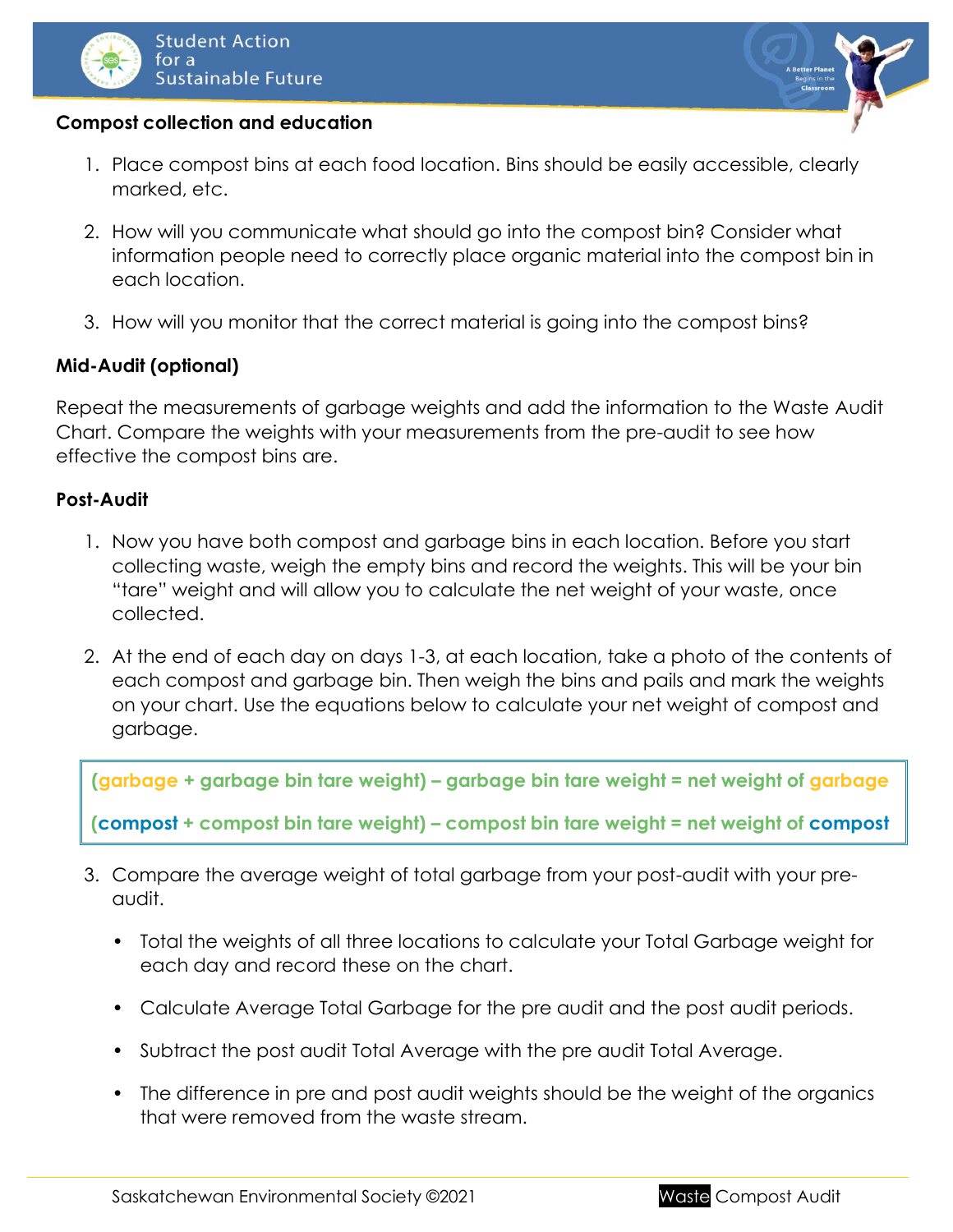



4. Compare the post audit compost bin weights. Are they similar? What impact has your project had on reducing how many organics end up in the garbage stream? Use the kgCO<sup>2</sup> reductions calculations table below to calculate the projected emissions reductions.

#### **kgCO2 Reductions Calculation**

| kg of<br>compost/day | kgCO <sub>2</sub> /kg<br>material | Number of school<br>days per year | kg of CO <sub>2</sub><br>reduced / school<br>vear |  |  |
|----------------------|-----------------------------------|-----------------------------------|---------------------------------------------------|--|--|
|                      | $\times 0.95^{*}$                 |                                   |                                                   |  |  |

\* 0.95 kgCO2 / kg compost is the **estimated kilograms of carbon dioxide reductions per kilograms of compost**. Any amount of compost that is diverted from the garbage stream will lead to that estimated reduction in GHG based on general compost assumptions.